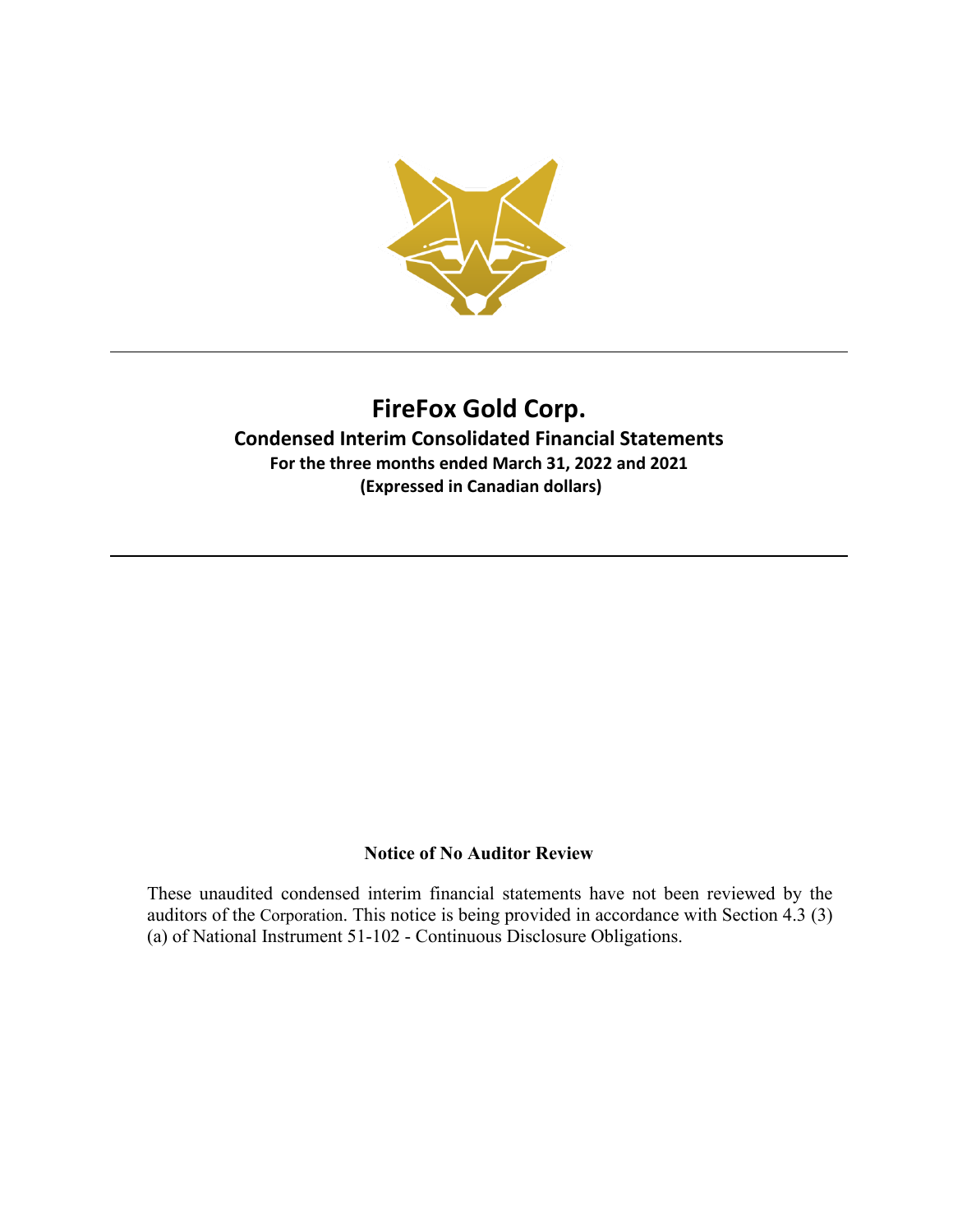#### **MANAGEMENT'S RESPONSIBILITY FOR FINANCIAL STATEMENTS**

The accompanying unaudited condensed interim financial statements of FireFox Gold Corp. are the responsibility of the Company's management and are prepared in accordance with International Financial Reporting Standards and reflect management's best estimates and judgment based on information currently available.

Management has developed and maintains a system of internal controls to ensure that the Company's assets are safeguarded, transactions are authorized and properly recorded, and financial information is reliable.

The Board of Directors is responsible for ensuring management fulfills its responsibilities for financial reporting and internal controls through an audit committee, which is comprised primarily of non-management directors. The Audit Committee reviews the financial statements prior to their submission to the Board of Directors for approval.

*"Carl Löfberg" "Janice E. Craig"*

Carl Löfberg **Janice E. Craig** Chief Executive Officer Chief Financial Officer

Vancouver, British Columbia May 30, 2022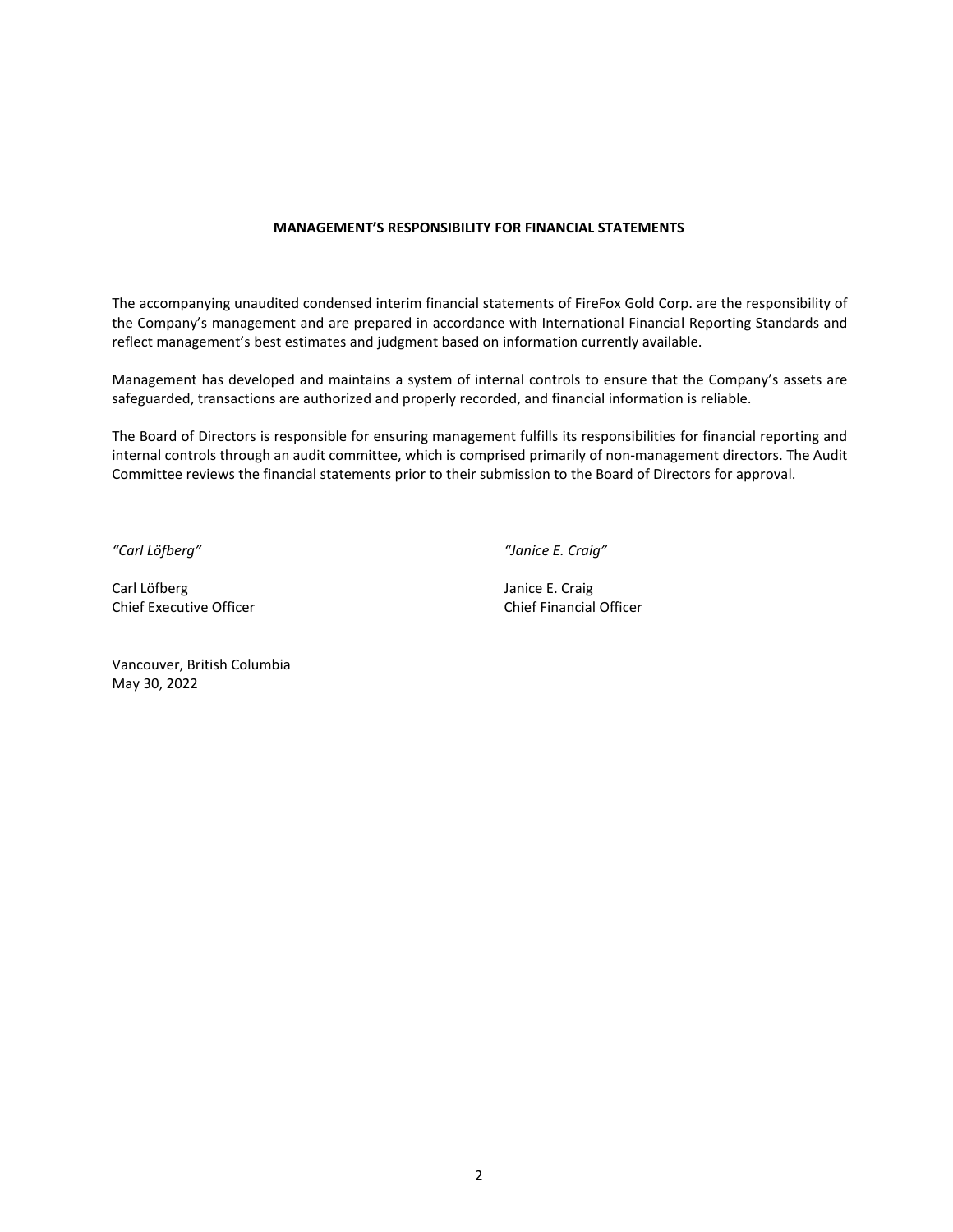### **Condensed Interim Consolidated Statements of Financial Position**

(Unaudited - Expressed in Canadian Dollars)

|                             |                | March 31       | December 31    |
|-----------------------------|----------------|----------------|----------------|
|                             | <b>Note</b>    | 2022           | 2021           |
| <b>ASSETS</b>               |                |                |                |
| <b>Current assets</b>       |                |                |                |
| Cash                        |                | 551,190        | 1,579,171      |
| Amounts receivable          |                | 194,622        | 68,105         |
| Prepaid expenses            |                | 180,293        | 203,288        |
|                             |                | 926,105        | 1,850,564      |
| Equipment                   | 4              | 126,868        | 115,591        |
| Mineral properties          | 5              | 1,092,297      | 1,092,297      |
|                             |                | 2,145,270      | 3,058,452      |
| <b>LIABILITIES</b>          |                |                |                |
| <b>Current liabilities</b>  |                |                |                |
| Accounts payable            |                | 389,083        | 429,544        |
| Due to related parties      | $\overline{7}$ | 240,679        | 210,570        |
| <b>Accrued liabilities</b>  |                | 122,783        | 276,329        |
|                             |                | 752,545        | 916,443        |
| <b>SHAREHOLDERS' EQUITY</b> |                |                |                |
| Capital stock               | 6              | 13,767,463     | 13,075,963     |
| Contributed Surplus         | 6              | 2,345,553      | 2,345,553      |
| Subscriptions Receivable    | 6              | 12,000         | 30,500         |
| Deficit                     |                | (14, 732, 291) | (13, 310, 007) |
|                             |                | 1,392,725      | 2,142,009      |
|                             |                | 2,145,270      | 3,058,452      |

Nature of operations and going concern (Note 1)

These unaudited condensed interim financial statements were approved for issue by the Board of Directors on May 30, 2022 and are signed on its behalf by:

 *"Carl Löfberg" ,* **Director** *"Patrick Highsmith"* **, Director**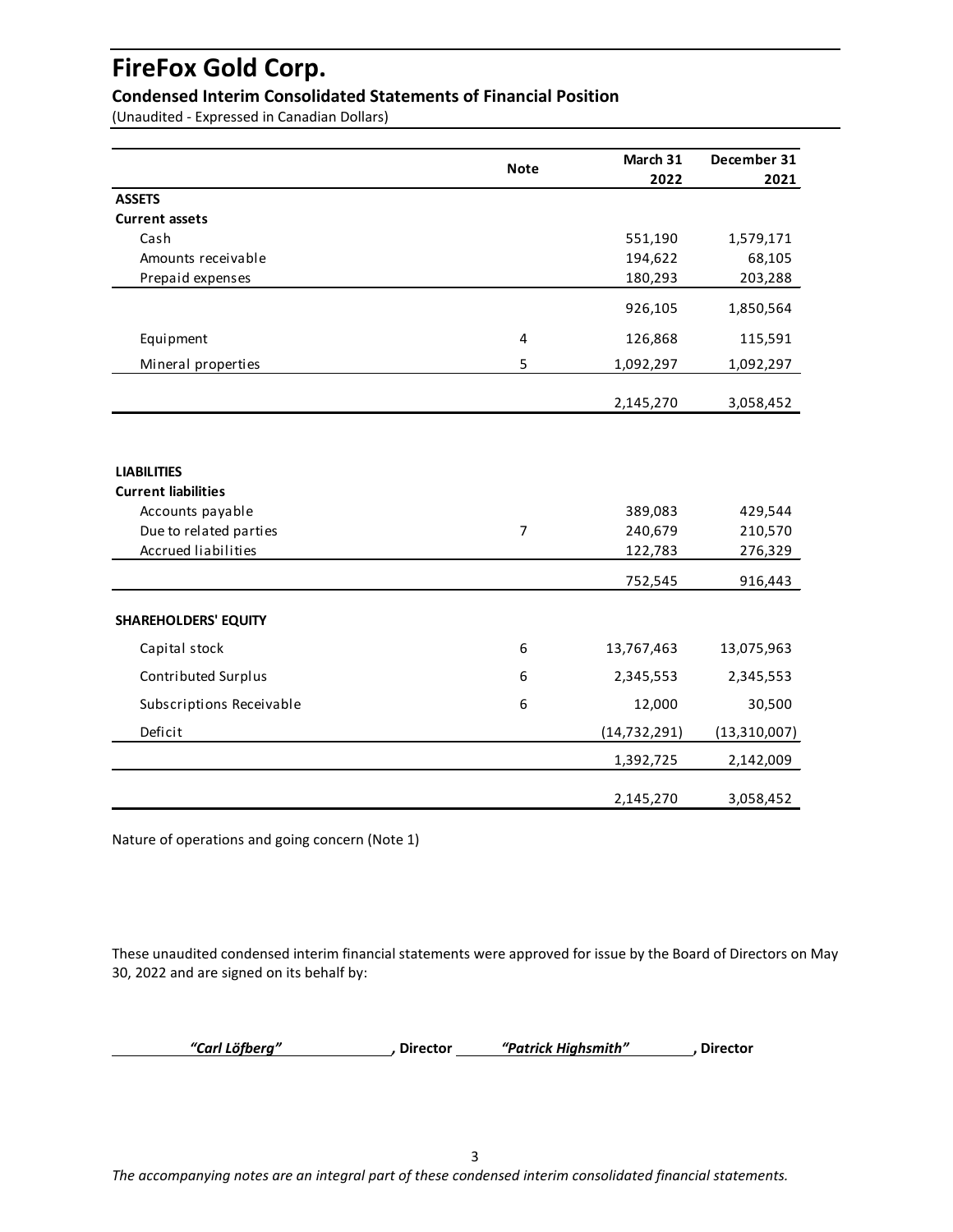**Condensed Interim Consolidated Statements of Loss and Comprehensive Loss**

(Unaudited - expressed in Canadian Dollars)

|                                               | <b>Note</b>    | For the three<br>months ended<br>March 31, 2022 | For the three<br>months ended<br>March 31, 2021 |
|-----------------------------------------------|----------------|-------------------------------------------------|-------------------------------------------------|
| <b>EXPENSES</b>                               |                |                                                 |                                                 |
| Mineral property exploration                  | $5,7$ \$       | 1,193,601                                       | \$<br>441,137                                   |
| Audit and tax compliance                      |                | 5,000                                           | 5,000                                           |
| Depreciation                                  | 4              | 8,391                                           |                                                 |
| Filing and listing fees                       |                | 2,229                                           | 27,222                                          |
| Legal                                         |                | 6,847                                           | 2,269                                           |
| Marketing                                     |                | 1,583                                           | 36,108                                          |
| Office costs                                  |                | 48,280                                          | 43,491                                          |
| Personnel                                     | $\overline{7}$ | 95,921                                          | 176,396                                         |
| Regulatory fees                               |                | 7,932                                           |                                                 |
| Travel and meals                              |                |                                                 | 10,731                                          |
| Share based payments                          | 6, 7           |                                                 | 18,780                                          |
| Shareholder communications                    |                | 43,966                                          | 48,152                                          |
| Foreign exchange loss (gain)                  |                | 8,908                                           | 6,283                                           |
| Other income                                  |                | (374)                                           | (481)                                           |
| Net and comprehensive loss for the period     |                | \$<br>1,422,284                                 | \$<br>815,088                                   |
| Basic and diluted loss per share              |                | \$<br>(0.01)                                    | \$<br>(0.01)                                    |
| Weighted average number of shares outstanding |                | 104,865,524                                     | 81,781,375                                      |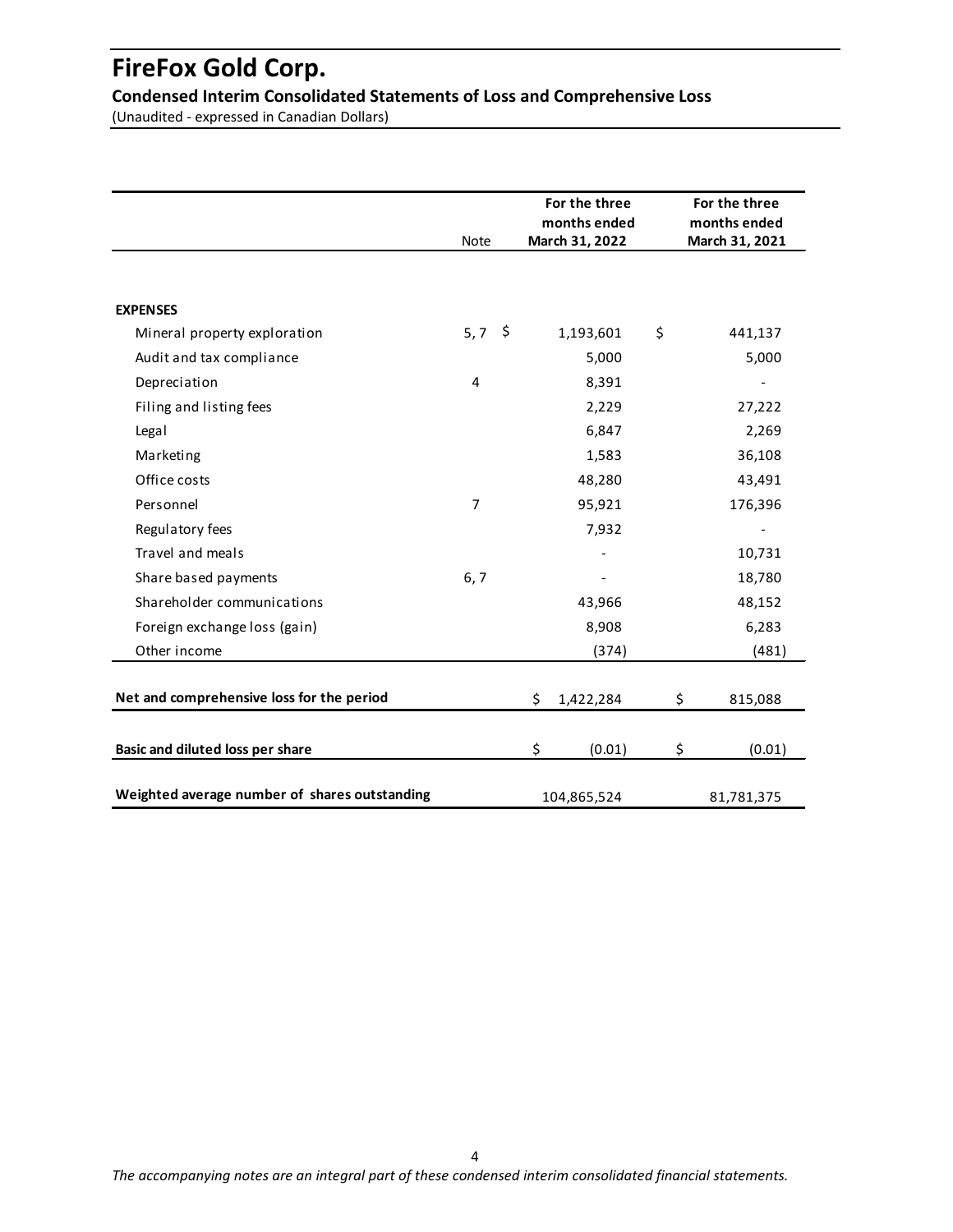### **Condensed Interim Consolidated Statements of Changes in Equity**

(Unaudited – expressed in Canadian Dollars)

|                                                | Number of<br><b>Shares</b> |    | <b>Share Capital</b> |    | Contributed<br><b>Surplus</b> | <b>Subscriptions</b><br>Receivable | <b>Deficit</b>      | <b>Total</b><br>Shareholders'<br>Equity |
|------------------------------------------------|----------------------------|----|----------------------|----|-------------------------------|------------------------------------|---------------------|-----------------------------------------|
|                                                |                            |    |                      |    |                               |                                    |                     |                                         |
| Balance at December 31, 2020                   | 81,503,531                 | Ŝ. | 9,182,791            | S. | 1,840,984 \$                  | Ś                                  | $(8,021,850)$ \$    | 3,001,925                               |
| Private placements                             | 16,666,664                 |    | 3,000,000            |    | $\qquad \qquad \blacksquare$  | $\overline{\phantom{a}}$           |                     | 3,000,000                               |
| Share issuance costs                           |                            |    | (87, 784)            |    |                               |                                    |                     | (87, 784)                               |
| Stock options exercised                        | 1,260,000                  |    | 293,457              |    | 125,457<br>$ \,$              |                                    |                     | 168,000                                 |
| Warrants exercised                             | 4,741,000                  |    | 687,500              |    |                               | 30,500                             |                     | 718,000                                 |
| Share-based compensation                       |                            |    |                      |    | 630,026                       |                                    |                     | 630,026                                 |
| Net loss and comprehensive loss for the period |                            |    |                      |    |                               | $\overline{\phantom{a}}$           | (5, 288, 157)       | (5, 288, 157)                           |
| Balance at December 30, 2021                   | 104,171,195                | Ŝ. | 13,075,963           | S. | 2,345,553 \$                  | 30,500 \$                          | $(13,310,007)$ \$   | 2,142,009                               |
| Stock options exercised                        | 5,000                      |    | 500                  |    |                               |                                    |                     | 500                                     |
| Warrants exercised                             | 5,254,166                  |    | 691,000              |    |                               | (18,500)                           |                     | 672,500                                 |
| Net loss and comprehensive loss for the period |                            |    |                      |    |                               |                                    | (1,422,284)         | (1,422,284)                             |
| Balance at March 31, 2022                      | 109,430,361                | S  | 13,767,463           | S  | $2,345,553$ \$                | $12,000$ \$                        | $(14, 732, 291)$ \$ | 1,392,725                               |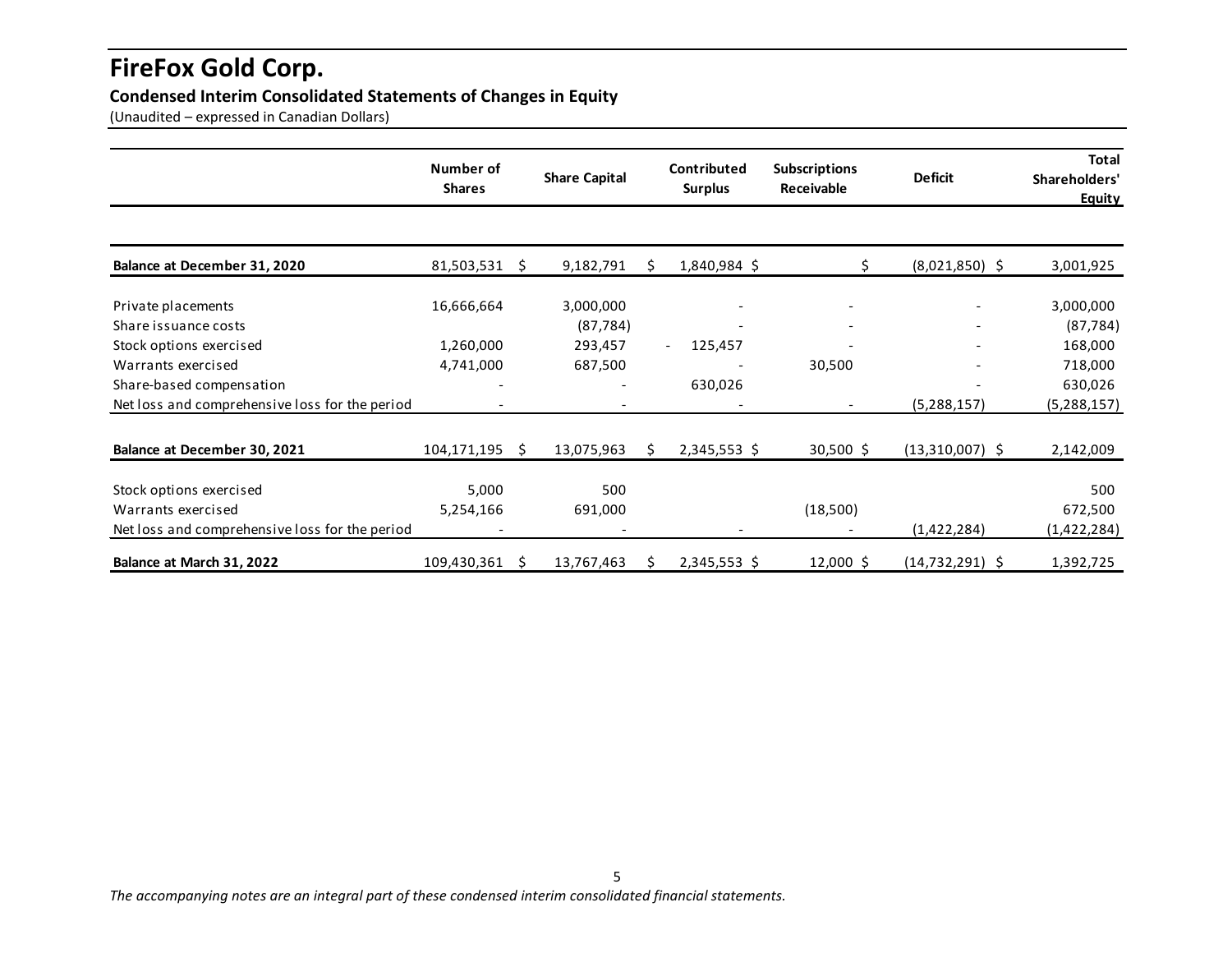### **Condensed Interim Consolidated Statements of Cash Flows**

(Unaudited - expressed in Canadian Dollars)

|                                                         |                | For the three<br>months ended<br>March 31 | For the three<br>months ended<br>March 31 |
|---------------------------------------------------------|----------------|-------------------------------------------|-------------------------------------------|
|                                                         | <b>Note</b>    | 2022                                      | 2021                                      |
| <b>Operating activities</b>                             |                |                                           |                                           |
| Loss for the period                                     |                | \$<br>$(1,422,284)$ \$                    |                                           |
|                                                         |                |                                           | (815,588)                                 |
| Non-cash items                                          |                |                                           |                                           |
| Share-based payments                                    | 6, 7           |                                           | 56,339                                    |
| Depreciation                                            | 4              | 8,391                                     |                                           |
| Change in non-cash working capital:                     |                |                                           |                                           |
| Amounts receivable                                      |                | (126, 517)                                | 18,097                                    |
| Prepaid expenses                                        |                | 22,995                                    | 49,461                                    |
| Accounts payable                                        |                | (40, 463)                                 | 11,869                                    |
| Due to related parties                                  | $\overline{7}$ | 30,109                                    | 36,145                                    |
| <b>Accrued liabilities</b>                              |                | (153, 546)                                | 8,850                                     |
|                                                         |                |                                           |                                           |
| Net cash used in operating activities                   |                | (1,681,314)                               | (634,827)                                 |
|                                                         |                |                                           |                                           |
| <b>Investing activities</b>                             |                |                                           |                                           |
| Purchase of equipment                                   | 4              | (19,667)                                  |                                           |
| Mineral property acquisition                            | 5              |                                           | (100,000)                                 |
| Net cash provided by (used in) investing activities     |                | (19, 667)                                 | (100,000)                                 |
|                                                         |                |                                           |                                           |
| <b>Financing activities</b><br>Subscriptions receivable | 6              |                                           |                                           |
|                                                         | 6              | (18,500)                                  |                                           |
| Stock options exercised                                 |                | 500                                       |                                           |
| Warrants exercised                                      | 6              | 691,000                                   | 30,640                                    |
| Net cash provided by financing activities               |                | 673,000                                   | 30,640                                    |
|                                                         |                |                                           |                                           |
| Change in cash during the period                        |                | (1,027,981)                               | (704, 187)                                |
| Cash, beginning of the period                           |                | 1,579,171                                 | 2,042,510                                 |
| Cash, end of the period                                 |                | \$<br>551,190                             | \$<br>1,338,323                           |
|                                                         |                |                                           |                                           |
|                                                         |                |                                           |                                           |

#### **SUPPLEMENTAL DISCLOSURE WITH RESPECT TO CASH FLOWS**

| Non-cash transactions and other supplemental disclosures: |                          |  |
|-----------------------------------------------------------|--------------------------|--|
| Interest paid                                             | $\overline{\phantom{0}}$ |  |
| Income taxes paid                                         | $\overline{\phantom{0}}$ |  |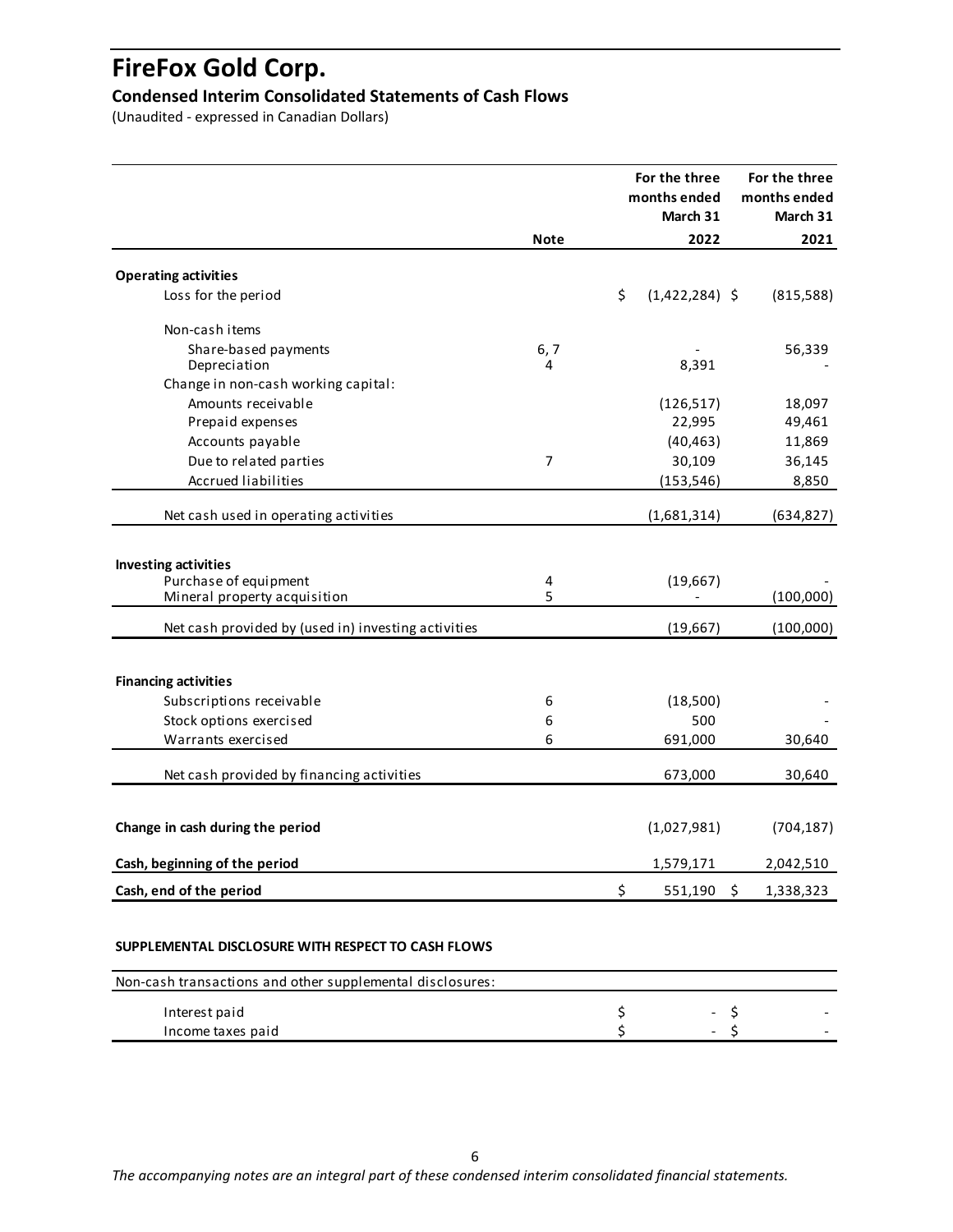#### **1**. **Nature of operations and going concern**

FireFox Gold Corp. (the "Company" or "FireFox") was incorporated under the *Business Corporations Act*  (British Columbia) on June 16, 2017. The Company's registered place of business is located at 650 - 1021 West Hastings Street, Vancouver, British Columbia, V6E 0C3, Canada. The Company is in the exploration stage with respect to its mineral property interests, and its primary activity is exploring for economic gold mineralization in Finland.

The unaudited condensed interim financial statements were prepared on a going concern basis with the assumption that the Company will continue in operation for the foreseeable future and will be able to realize its assets and discharge its liabilities and commitments in the normal course of business. The Company has working capital of \$ \$173,560 (December 31, 2021 – \$934,121) has incurred significant operating losses and negative cash flows from operations during the period and will require additional financing in order to continue operations. While the Company has been successful in obtaining funding in the past through the issuance of additional equity, there is no assurance that such funding will be available in the future. An inability to raise additional funds would adversely impact the future assessment of the Company as a going concern. These factors indicate the existence of a material uncertainty that may cast significant doubt about the Company's ability to continue as a going concern.

The Company is dependent upon its ability to finance its operations and exploration programs through financing activities that may include issuances of additional debt or equity securities. The recoverability of the carrying value of exploration projects and, ultimately, the Company's ability to continue as a going concern, is dependent upon the existence and economic recovery of reserves, the ability to raise financing to complete the exploration and development of the properties, and upon future profitable production or, alternatively, upon the Company's ability to dispose of its interest on an advantageous basis, all of which are uncertain. The financial statements do not include adjustments to amounts and classifications of assets and liabilities that might be necessary should the Company be unable to continue operations. Such adjustments can be material.

 On March 11, 2020, the World Health Organization declared CoVID-19 a pandemic. In mid-March 2020, federal, regional, and local authorities in Canada, the United States, and other nations began to significantly restrict the ability of people to leave their homes and carry out normal day-to-day activities. These measures will have a significant, negative effect on the economy of all nations for an uncertain period of time. The duration and impact of CoVID-19 is unknown at this time and it is not possible to reliably estimate the impact that the length and severity of these developments will have on the financial results and condition of the Company in future periods. Management believes that the Company has adequate resources to maintain core operations and planned exploration programs over the next twelve months, however, the Company recognizes that operations and exploration expenditures may change, and additional financing may be required. While the Company has been successful in obtaining funding in the past through the issuance of additional equity, there is no assurance that such funding will be available in the future.

#### **2**. **Summary of Significant accounting policies**

#### **Basis of compliance**

These unaudited condensed interim financial statements have been prepared in accordance International Accounting Standard ("IAS") 34 Interim Financial Reporting, are in accordance with International Financial Reporting Standards ("IFRS"), as issued by the International Accounting Standards Board ("IASB") and they are consistent with interpretations of the IFRS Interpretations Committee ("IFRIC").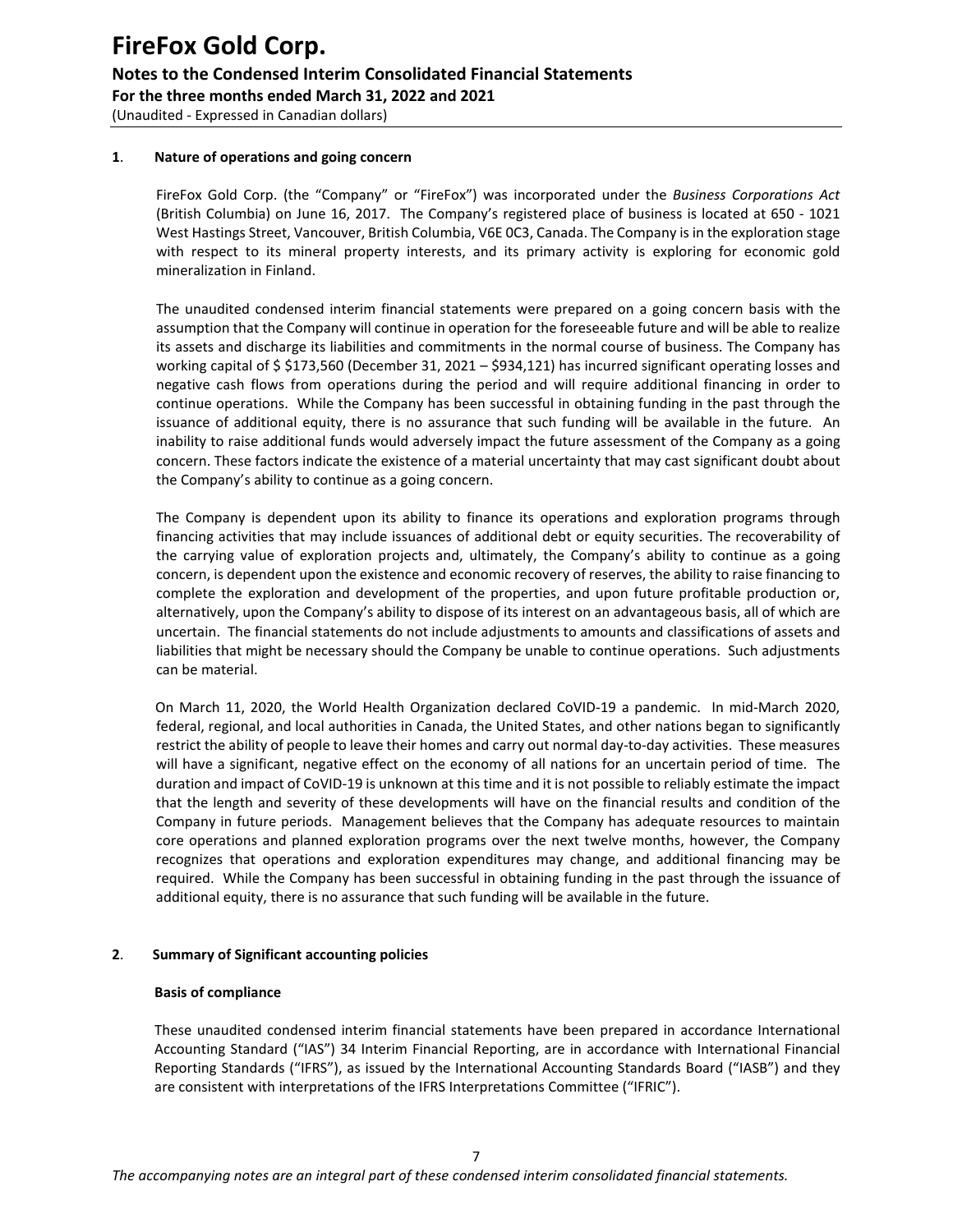(Unaudited - Expressed in Canadian dollars)

#### 2. **Summary of significant accounting policies (continued)**

The accounting policies adopted in these unaudited condensed interim financial statements are based on IFRS in effect at March 31, 2022. The disclosures which follow do not include all disclosures required for the annual financial statements. These unaudited condensed interim consolidated financial statements should be read in conjunction with the audited financial statements and notes thereon for the period ended December 31, 2021 and December 31, 2020 and the unaudited condensed financial statements for the quarter ended March 31, 2021.

#### **Basis of measurement**

These unaudited condensed interim financial statements have been prepared on the historical cost basis. In addition, these unaudited condensed interim financial statements have been prepared using the accrual basis of accounting, except for cash flow information.

#### **Details of the group**

In addition to the Company, the unaudited condensed interim financial statements include a subsidiary. Subsidiaries are corporations over which the Company is able, directly or indirectly, to control financial and operating policies, which is authority usually connected with holding majority voting rights. Subsidiaries are fully consolidated from the date on which control is acquired by the Company and are de-consolidated from the date that control by the Company ceases. Inter-company transactions and balances are eliminated upon consolidation.

As at March 31, 2022, the Company has one subsidiary, FireFox Gold Oy.

#### **Significant accounting estimates and judgments**

The preparation of these unaudited condensed interim financial statements require management to make estimates and judgments that affect the reported amounts of assets and liabilities at the date of the unaudited condensed interim financial statements and reported amounts of expenses during the reporting period. Actual outcomes could differ from these estimates and judgments, which, by their nature, are uncertain. The impact of estimates and judgments is pervasive throughout the unaudited condensed interim financial statements and may require accounting adjustments based on future occurrences. Revisions to accounting estimates, or changes to judgments, are recognized in the period in which the estimate is revised and may affect both the period of revision and future periods.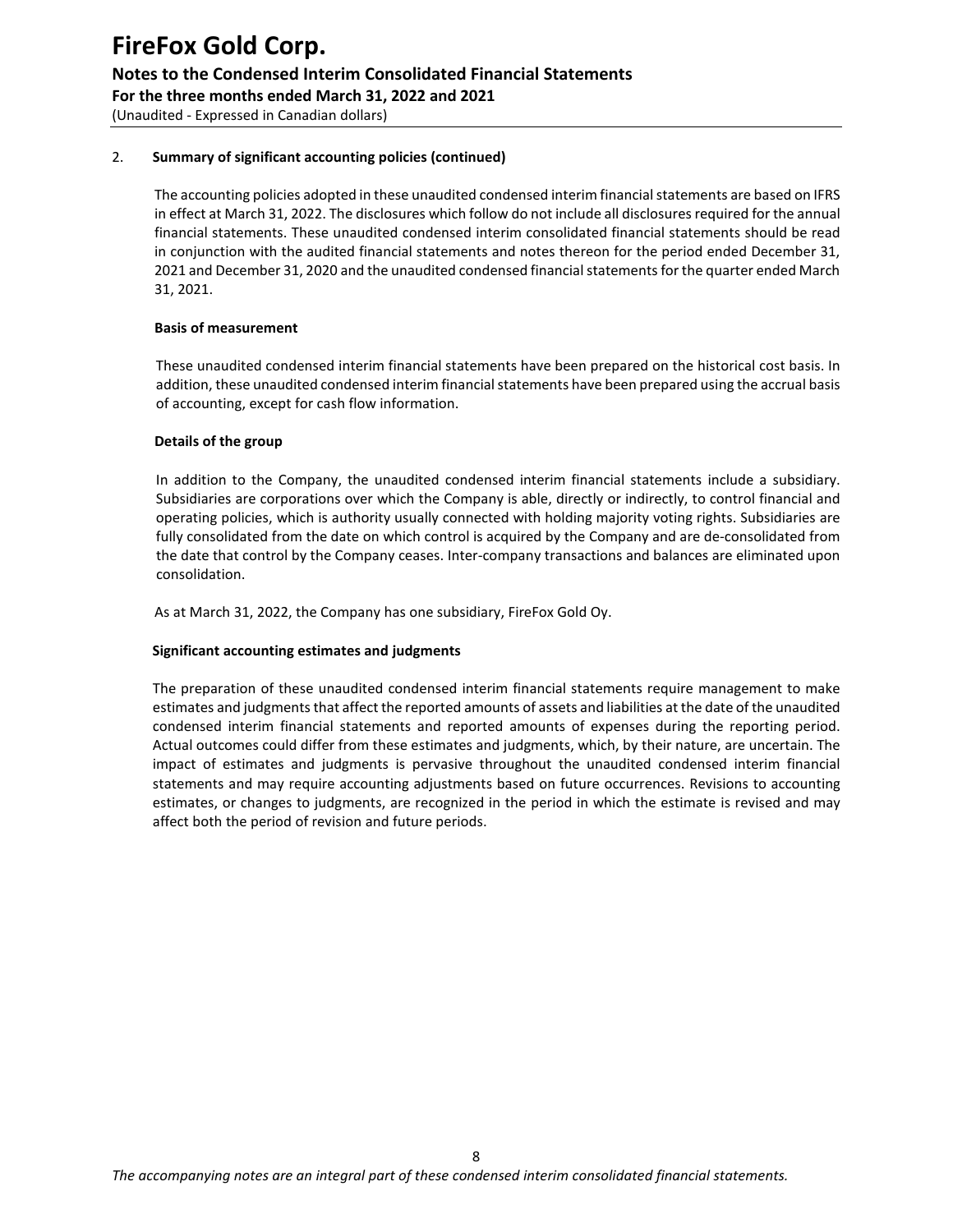(Unaudited - Expressed in Canadian dollars)

#### **3. Risk management and financial Instruments**

Financial instruments are agreements between two parties that give rise to a financial asset of one entity and a financial liability or equity instrument of another entity.

#### **Categories of financial assets and financial liabilities**

The carrying values of the Company's financial instruments are classified into the following categories:

| <b>Financial</b>                         |                |      | March 31     |    | December 31 |  |  |
|------------------------------------------|----------------|------|--------------|----|-------------|--|--|
| instrument                               | Category       | 2022 |              |    |             |  |  |
|                                          |                |      |              |    |             |  |  |
| Cash                                     | <b>FVTPI</b>   |      | $551,190$ \$ |    | 1,579,171   |  |  |
| Accounts receivable                      | Amortized cost | Ś    | 150,000      | -S |             |  |  |
| Accounts payable and accrued liabilities | Amortized cost |      | 511.866      | -S | 705,873     |  |  |
| Due to related parties                   | Amortized cost |      | 240,679      |    | 210,570     |  |  |

The carrying values of these instruments approximate their fair values due to their short term to maturity.

The Company's risk exposure and the impact on the Company's financial instruments are summarized below:

#### **Credit risk**

Credit losses are measured using a present value and probability-weighted model that considers all reasonable and supportable information available without undue cost or effort along with the information available concerning past defaults, current conditions and forecasts at the reporting date. IFRS 9 requires the recognition of 12 month expected credit losses (the portion of lifetime expected credit losses from default events that are expected within 12 months of the reporting date) if credit risk has not significantly increased since initial recognition (stage 1), and lifetime expected credit losses for financial instruments for which the credit risk has increased significantly since initial recognition (stage 2) or which are credit impaired (stage 3). There are no expected credit losses with respect to the Company's financial instruments held at amortized cost.

#### **Market risk**

Market risk is the risk that the fair value or future cash flows of a financial instrument will fluctuate due to changes in market prices. Market risk consists of interest rate risk, foreign currency risk and other price risk. As at March 31, 2022, the Company is not exposed to significant market risk.

#### **Liquidity risk**

Liquidity risk is the risk that the Company will not be able to meet its obligations as they become due. The Company's approach to managing liquidity risk is to attempt to ensure that it will have sufficient cash or credit available to meet liabilities when due. The Company manages its liquidity risk by forecasting cash flows from operations and anticipating any investing and financing activities, and by maintaining its lending arrangement with a related party. Management and the Board of Directors are actively involved in the review, planning and approval of significant expenditures and commitments.

All of the liabilities presented as accounts payable and accrued liabilities are due within 90 days of March 31, 2022.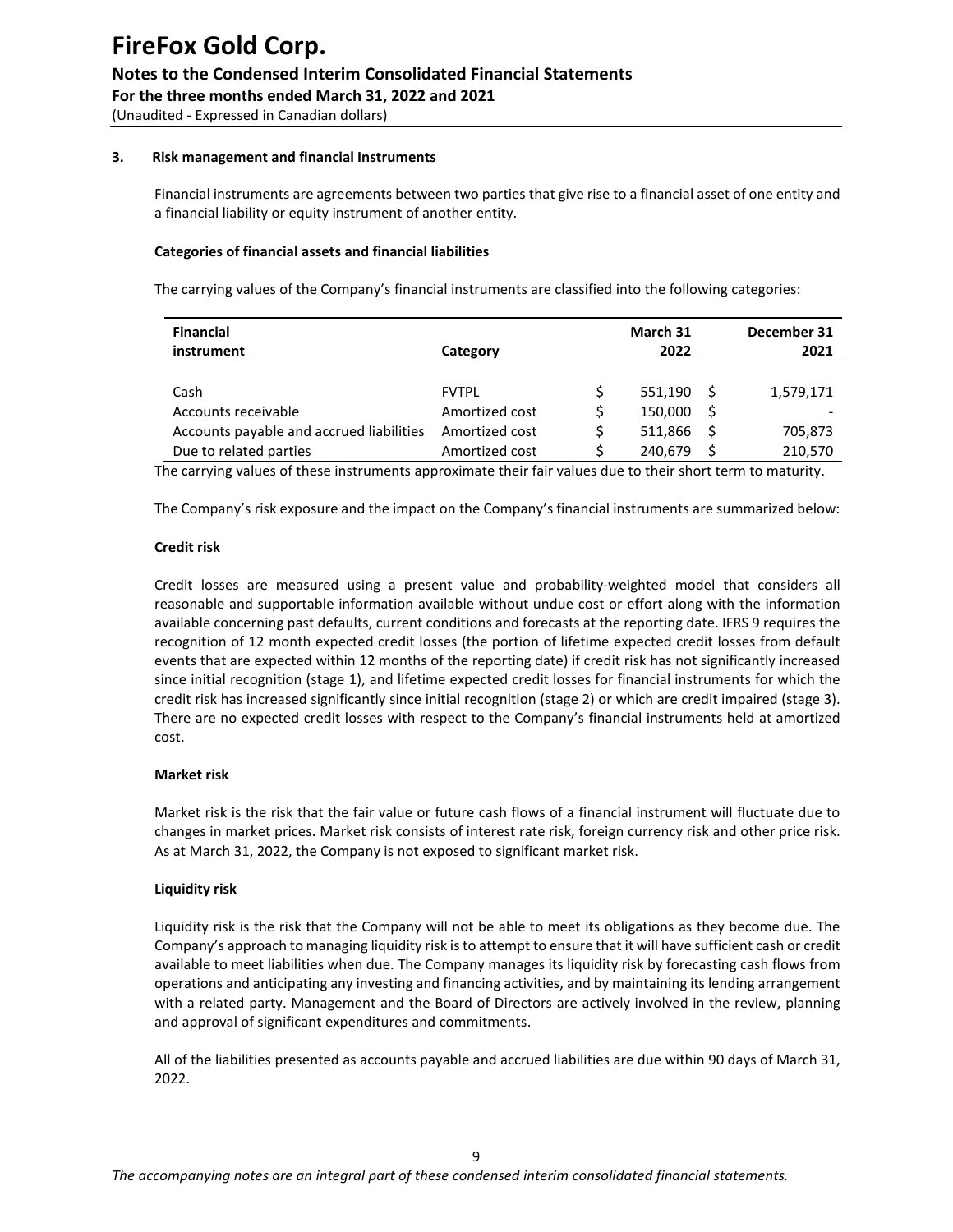**For the three months ended March 31, 2022 and 2021**  (Unaudited - Expressed in Canadian dollars)

#### **4**. **Equipment**

 Equipment is stated at cost less accumulated depreciation and accumulated impairment losses. The cost of an item of property and equipment consists of the purchase price, any costs directly attributable to bringing the asset to the location and condition necessary for its intended use and an initial estimate of the costs of dismantling and removing the item.

 Depreciation is provided at rates calculated to write off the cost of equipment, less estimated residual value, using the straight-line method over the following expected useful lives:

- o Vehicles 4 years
- o Machinery and Equipment 4 years
- o Furniture and fixtures- 4 years

The following table provides a summary of the equipment at March 31, 2022:

|                               |                 |      |              |  |                             |     | March 31, 2022 |  | December 31, 2021 |                |  |  |
|-------------------------------|-----------------|------|--------------|--|-----------------------------|-----|----------------|--|-------------------|----------------|--|--|
|                               | Cost            |      | Amortization |  | Accumulated<br>amortization |     |                |  | Net book value    | Net book value |  |  |
|                               |                 |      |              |  |                             |     |                |  |                   |                |  |  |
| Equipment and                 |                 |      |              |  |                             |     |                |  |                   |                |  |  |
| machinery                     | \$<br>58,654 \$ |      | $3,064$ \$   |  | $12,811 \quad$ \$           |     | 45,843 \$      |  | 29,239            |                |  |  |
| <b>Furniture and fixtures</b> | 39,719          |      | 1,838        |  | $11,768$ \$                 |     | 27,951         |  | 29,788            |                |  |  |
| Vehicles                      | 75,418          |      | 3,489        |  | $22,344$ \$                 |     | 53,074         |  | 56,563            |                |  |  |
| <b>Total</b>                  | \$<br>173,791   | - \$ | $8,391$ \$   |  | 46,923                      | - S | $126,868$ \$   |  | 115,591           |                |  |  |

#### **5. Mineral properties**

#### (a) **Riikonkoski (East and West), Jeesiö (including Jeesiö West) and Ylöjӓrvi (including Oks) projects**

On August 1, 2017, the Company entered an option agreement with Magnus Minerals Ltd. ("Magnus"), a company incorporated under the laws of Finland, whereby Magnus granted FireFox an exclusive right and option to earn and acquire a 100% interest in each of the Riikonkoski (East and West), Jeesiö (including Jeesiö West) and Ylöjärvi (including Oks) projects (the "RJY Properties"), which are located in Finland and were, at the time, owned by Magnus (the "RJY Option Agreement"). Since originally entering into the option agreement, certain extensions have been formally granted by Magnus to commitment dates under the RJY Option Agreement.

Pursuant to the RJY Option Agreement, FireFox has completed the following commitments:

- I) issued 6,000,000 common shares to Magnus
- II) incurred \$3,767,376 in exploration expenditures on the RJY Properties, and
- III) made cash payments to Magnus totaling \$250,000

 On January 26, 2021 FireFox Gold Corp. completed its earn-in requirements with prepayment of the final \$100,000 outstanding and exercised the option for a 100% interest in the Jeesiö Gold Project in Lapland, Finland. There are no further commitments to be satisfied under the RJY Option Agreement.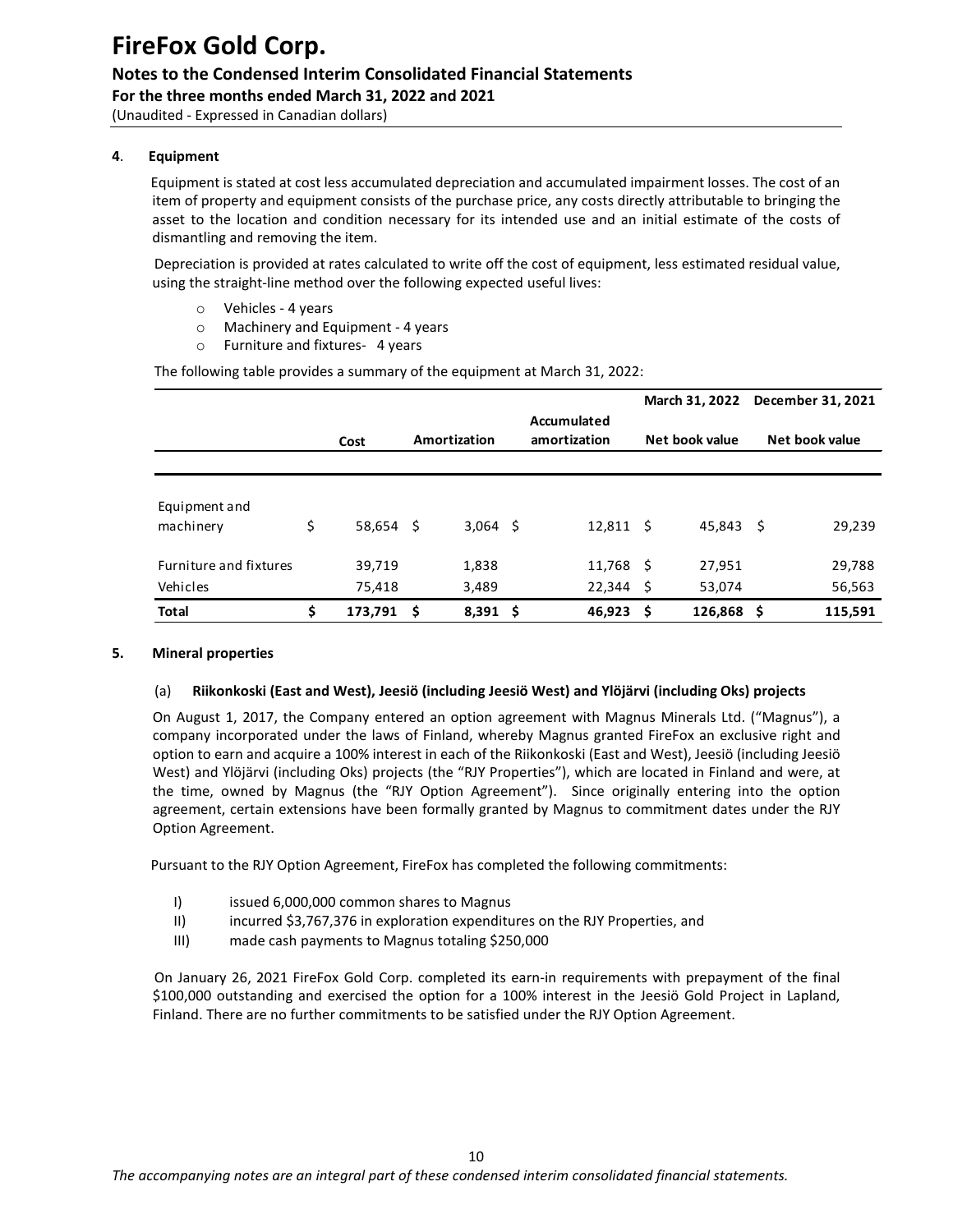#### **5. Mineral properties (continued)**

 The RJY Option Agreement also provides that upon FireFox exercising the Option, FireFox will be obligated to pay Magnus an additional payment, equal to the value of 1,000 troy ounces of gold, within 12 months of the commencement of commercial production. In addition, under the RJY Option Agreement, FireFox granted Magnus a 1.5% net smelter return royalty ("NSR"), which may be reduced to 1% by the payment to Magnus of the value of 1,000 troy ounces of gold within 90 days of publishing a positive feasibility study. Pursuant to the RJY Option Agreement, Magnus has agreed to provide mineral exploration services to FireFox. Magnus is a related party (Note 7).

#### (b) **Mustajärvi project**

On December 14, 2017, the Company entered into an agreement whereby it paid a total of €30,000 and issued 400,000 common shares to a Finnish junior exploration company, Aurora Exploration Oy ("Aurora"), to acquire a 100% interest in the Mustajärvi Project. Aurora retains a 1% Net Smelter Royalty ("NSR") on all metals sold from the Mustajärvi Project, 50% of which can be repurchased by FireFox for USD \$500,000. The repurchase right is exercisable at any point within 180 days of the Company's receipt of a positive feasibility study for the Mustajärvi Project.

 FireFox Gold has expanded the original Mustajärvi Project by applying for two exploration permits, which cover the continuation of the Mustajärvi shear zone towards the southwest from the Mustajärvi permit (Mustajärvi West) and extend the property holding east of the Mustajärvi permit (Mustajärvi East).

#### (c) **Seuru Properties**

On August 21, 2018, the Company entered an option agreement with Magnus (the "Seuru Option Agreement") to acquire a 100% interest in approximately 46,039 hectares of mineral exploration reservations in the Central Lapland Greenstone Belt of northern Finland. Since originally entering into the option agreement, certain extensions have been formally granted by Magnus to commitment dates under the Seuru Option Agreement. Magnus will retain a 1.5% NSR royalty on production from the Seuru Properties, 0.5% of which can be purchased for 1,000 troy ounces of gold. Magnus is a related party (Note 7).

As the exploration costs on Seuru are increasing, the Company has broken out costs starting in 2021 to more accurately identify those attributable to the Northern Properties (see the Mineral Exploration Expenses table below).

Pursuant to the Seuru Option Agreement, FireFox has completed the following commitments:

- i) issued 1,500,000 shares,
- ii) made cash payments to Magnus totalling \$150,000, and
- iii) incurred \$1,788,191 in mineral exploration on the Seuru Properties (includes Northern Properties)

The following commitments remain to be satisfied under the Seuru Option Agreement:

i) making a cash payment to Magnus of \$50,000 by October 5, 2022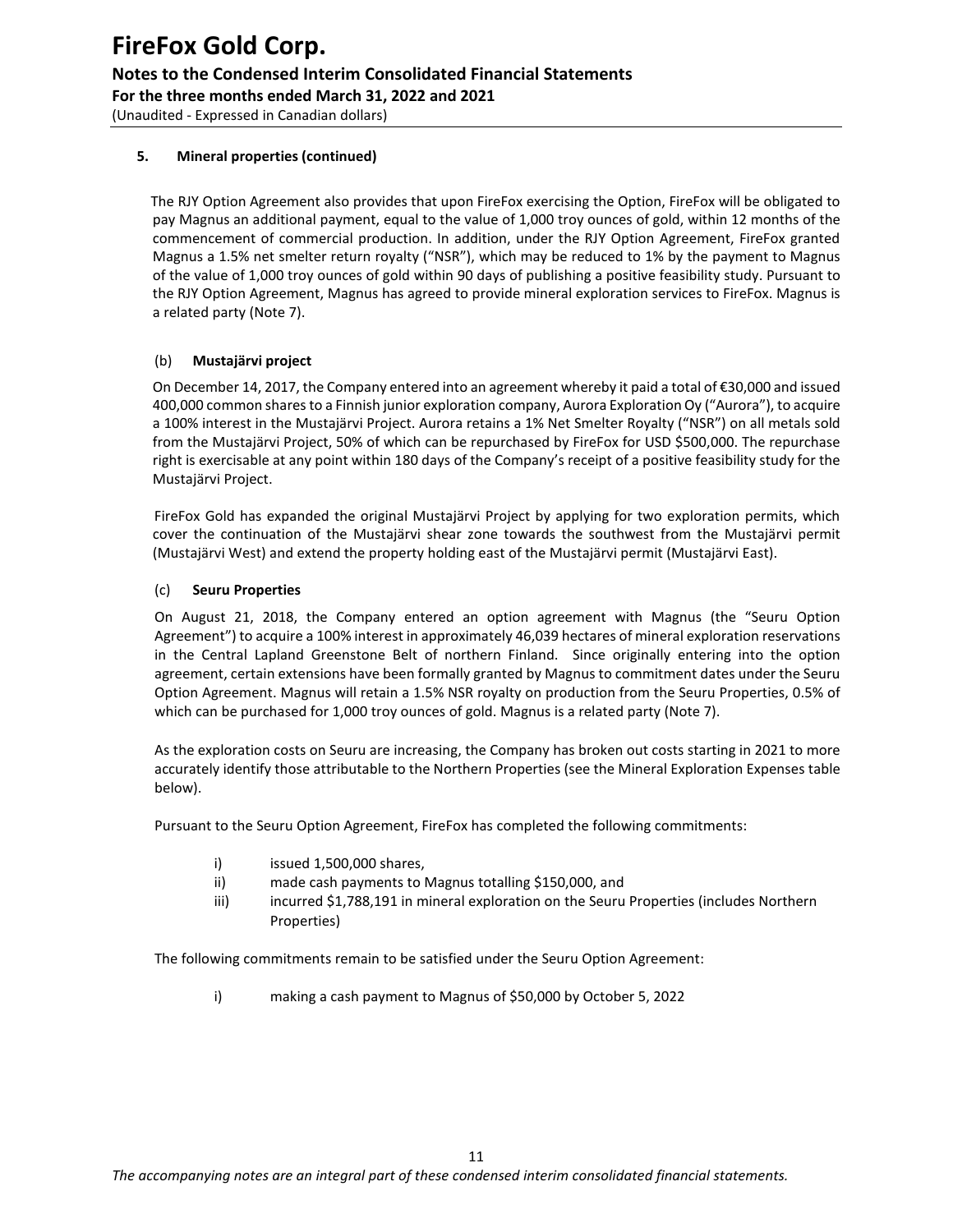(Unaudited - Expressed in Canadian dollars)

#### **5. Mineral properties (continued)**

#### **Mineral Properties (Assets)**

|                            | RJY     | Mustajärvi | Seuru   | Total     |
|----------------------------|---------|------------|---------|-----------|
| Total at December 31, 2021 |         |            |         |           |
| and March 31, 2022         | 250.773 | 166.524    | 675.000 | 1,092,297 |

#### **Mineral property exploration (expenses)**

The Company incurred the following mineral property exploration expenses for the quarters ended March 31, 2021, and March 31, 2022:

| March 31, 2021              |    | <b>RJY</b> | Mustajärvi    |     | Seuru                    | Total         |
|-----------------------------|----|------------|---------------|-----|--------------------------|---------------|
| Assays                      | \$ | 15,626     | \$<br>30,215  | -\$ | $\overline{\phantom{0}}$ | \$<br>45,841  |
| Drilling                    |    | 92,810     |               |     | $\blacksquare$           | \$<br>92,810  |
| Equipment rental            |    | 31,164     | 17,769        |     | 7,670                    | 56,603        |
| Geology                     |    | 34,854     | 49,515        |     | 15,327                   | 99,696        |
| Other                       |    | 5,492      | 26,121        |     | 936                      | 32,549        |
| Rent                        |    | 46,717     | 4,947         |     | 458                      | 52,121        |
| Stock Based Compensation    |    | 11,535     | 22,843        |     | 3,181                    | 37,560        |
| Travel                      |    | 10,537     | 8,641         |     | 4,778                    | 23,956        |
| <b>Total March 31, 2021</b> | Ś  | 248,735    | \$<br>160,051 | \$  | 32,351                   | \$<br>441,137 |

|                             |               |    |            |     |         |     | <b>Northern</b>          |               |
|-----------------------------|---------------|----|------------|-----|---------|-----|--------------------------|---------------|
| March 31, 2022              | <b>RJY</b>    |    | Mustajärvi |     | Seuru   |     | Projects                 | Total         |
| Assays                      | \$<br>33,408  | S  | 147,426    | \$. | 68,251  | .\$ | -                        | \$<br>249,085 |
| Drilling                    | 23,926        |    | 165,175    |     | 324,340 |     |                          | 513,441       |
| Equipment expense           | 410           |    | 3,661      |     | 8,792   |     | 219                      | 13,082        |
| Geology                     | 19,583        |    | 90,245     |     | 188,571 |     | 44,143                   | 342,543       |
| Other                       | 3.745         |    | 11,791     |     | 7,537   |     | 237                      | 23,310        |
| Rent                        | 20,035        |    | 4,456      |     | 13,189  |     | $\overline{\phantom{a}}$ | 37,679        |
| Travel                      | 1,059         |    | 5,244      |     | 7,593   |     | 566                      | 14,462        |
| <b>Total March 31, 2022</b> | \$<br>102,165 | \$ | 427,997    | \$  | 618,273 | Ŝ   | 45.166                   | \$1,193,601   |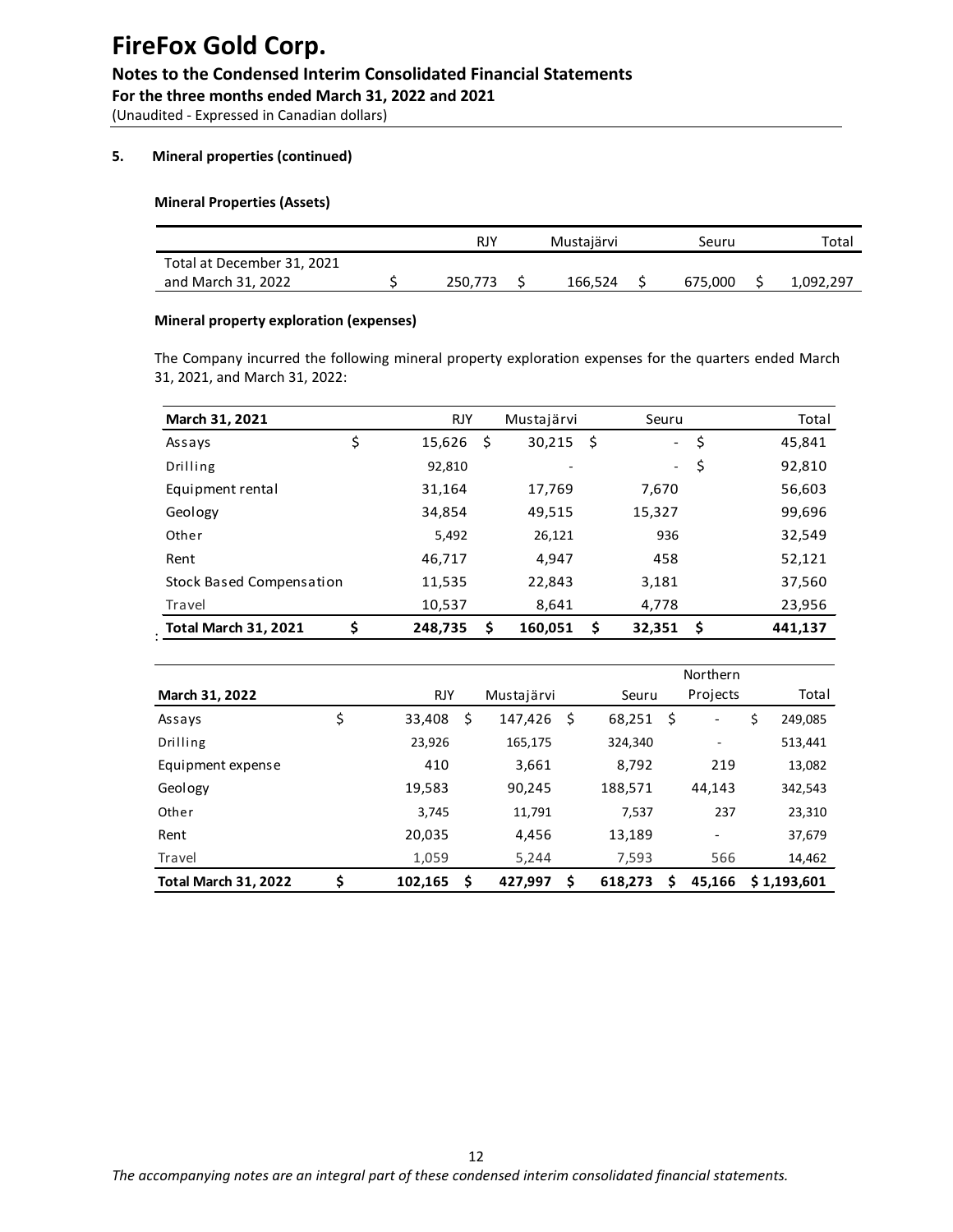(Unaudited - Expressed in Canadian dollars)

#### **6. Share capital**

#### (a) **Authorized**

The Company's authorized share capital consists of an unlimited number of common shares without par value.

#### (b) **Equity financings**

On April 28, 2021 the Company closed a Private Placement that raised total gross proceeds of \$3,000,000 by issuing 16,666,664 units at a purchase price of \$0.18 per unit. Each unit consists of one common share of the Company and one half of one common share purchase warrant, with each whole warrant being exercisable to acquire one additional common share of the Company at an exercise price of \$0.27 per share for a term of two years from the date of issuance. The Company paid to qualified finders \$67,533 in cash finder's fees and issued 312,655 finders warrants exercisable at \$0.18 for 2 years from the date of issuance.

During the year ended December 31, 2021, 4,741,000 warrants were exercised and converted into common shares for total proceeds of \$ 687,500. An additional 250,000 warrants for proceed totaling \$30,000 received in December 2021 were converted into common shares after December 31, 2021.

During the year ended December 31, 2021, 1,260,000 stock options were exercised and converted into common shares for total proceeds of \$168,000.

During the three months ended March 31, 2022, 5,254,166 warrants were converted to common shares for total proceeds of \$691,000, of which \$30,000 were received before December 31, 2021. An additional 150,000 warrants for total proceeds of \$12,000 received during Q1 2022 were exercised and converted to common shares after March 31, 2022.

During the three months ended March 31, 2022, 5,000 stock options were exercised and converted into common shares for total proceeds of \$500 received before December 31, 2021.

#### (c) **Stock options and warrants**

The Company has implemented an incentive share option plan (the "plan") which is subject to approval by the shareholders at the next general meeting. Under the plan, the Company may issue options to purchase common shares, at prices determined by the Board of Directors on the date of award, for periods of not more than five periods. Share options awarded under the plan vest immediately upon plan-approval at the next general meeting. Subsequent to plan-approval, options awarded will vest immediately upon issue unless vesting is modified by the Board of Directors at the time of grant. The total number of common shares that may be reserved for issue under the share option plan is limited to 10% of the number of issued common shares.

The Company uses the Black-Scholes option pricing model in order to calculate a value for share optionsissued to employees. The Black-Scholes option pricing model was developed for use in estimating the fair value of share options that have no vesting provisions and are fully transferable. Also, option pricing models require the use of estimates and assumptions, including expected volatility rates. The Company uses expected volatility rates which are based upon historical experience and/or market comparables. Changes in the underlying assumptions used in the Black-Scholes option pricing model could materially affect the fair value estimates.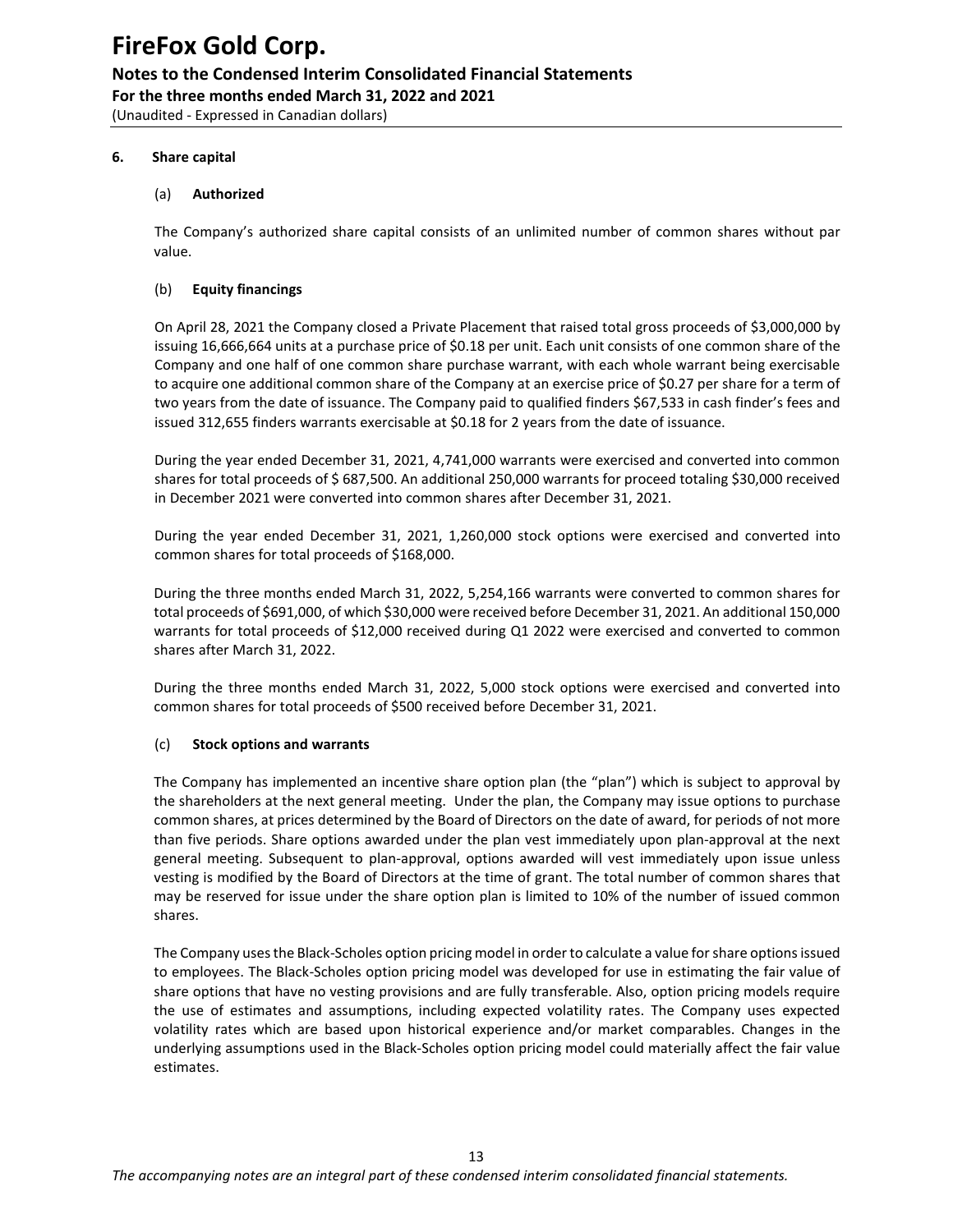(Unaudited - Expressed in Canadian dollars)

#### **6. Share capital (continued)**

#### **(c) Stock options and warrants (continued)**

Stock options transactions during the period ended March 31, 2022 and year ended December 31, 2021 are as follows:

|                                                        | Number of<br>options |   | <b>Weighted average</b><br>exercise price |
|--------------------------------------------------------|----------------------|---|-------------------------------------------|
| <b>Outstanding December 31, 2020</b>                   | 6,285,000            | S | 0.15                                      |
| Awarded during the year ended December 31, 2021        | 2,800,000            |   | 0.29                                      |
| Exercised during the year ended December 31, 2021      | (1,260,000)          |   | 0.13                                      |
| Expired during the year ended December 31, 2021        | (190,000)            |   | 0.16                                      |
| <b>Outstanding December 31, 2021</b>                   | 7,635,000            | S | 0.20                                      |
| Exercised during the three months ended March 31, 2022 | (5,000)              |   | 0.10                                      |
| <b>Outstanding March 31, 2022</b>                      | 7,630,000            | S | 0.20                                      |

The following is a summary of share options outstanding and exercisable at March 31, 2022:

| <b>Expiry date</b> | <b>Number of options</b> |      |      |  |  |  |  |  |
|--------------------|--------------------------|------|------|--|--|--|--|--|
| October 5, 2022    | 1,000,000                | - S  | 0.10 |  |  |  |  |  |
| August 7, 2024     | 1,240,000                | - \$ | 0.15 |  |  |  |  |  |
| August 26, 2025    | 2,140,000                | - \$ | 0.15 |  |  |  |  |  |
| December 1, 2025   | 450,000                  | - Ś  | 0.25 |  |  |  |  |  |
| January 25, 2026   | 300,000                  | - \$ | 0.21 |  |  |  |  |  |
| November 9, 2026   | 2,500,000                | -\$  | 0.30 |  |  |  |  |  |
| <b>Total</b>       | 7,630,000                | .\$  | 0.20 |  |  |  |  |  |

The fair value of stock options awarded during 2021 was estimated on the dates of award using the Black-Scholes option pricing model with the following assumptions:

|                           | 2021      |
|---------------------------|-----------|
| Risk-free interest rate   | 0.34%     |
| Expected volatility       | 143%-154% |
| Expected lives            | 5 years   |
| Estimated forfeiture rate |           |

The average fair value of stock options awarded during the year ended December 31, 2021 was \$0.23.

No stock options were granted during the three months ended March 31, 2022. During the three months ended March 31, 2022, 5,000 stock options were exercised and converted into common shares for total proceeds of \$500 received before December 31, 2021.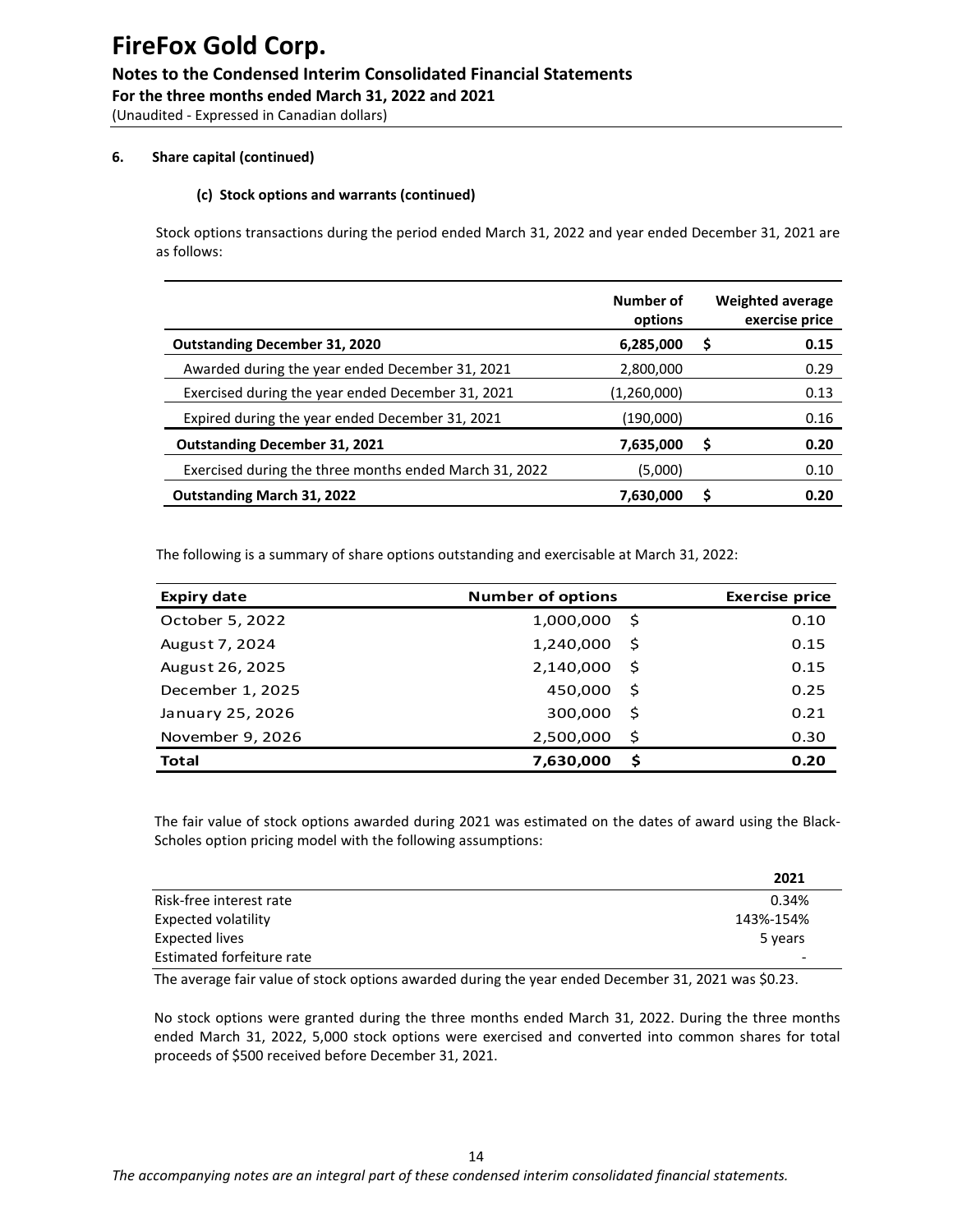(Unaudited - Expressed in Canadian dollars)

#### **6. Share capital (continued)**

#### **(c) Stock options and warrants (continued)**

On April 28, 2021, the Company issued 8,333,332 warrants attached to units issued in the private placement, each whole warrant being exercisable to acquire one additional common share of the Company at an exercise price of \$0.27 per share for a term of two years from the date of issuance. In relation to the private placement, the company also issued 312,655 brokers' warrants exercisable at \$0.18 for 2 years from the date of issuance.

During the three months ended March 31, 2022, 5,254,166 warrants were converted to common shares for total proceeds of \$691,000, including 250,000 warrants which were exercised for proceeds totalling \$30,000 received before December 31, 2021. An additional 150,000 warrants for total proceeds of \$12,000 received during Q1 2022 were exercised and converted to common shares after March 31, 2022.

Warrant transactions during the period ended March 31, 2022 and year ended December 31, 2021 are as follows:

|                                | Number of<br>warrants |    | <b>Weighted average</b><br>exercise price |  |
|--------------------------------|-----------------------|----|-------------------------------------------|--|
| Outstanding, December 31, 2020 | 33,510,102            |    | 0.16                                      |  |
| Issued                         | 8,645,989             | \$ | 0.18                                      |  |
| Exercised                      | (4,741,000)           | \$ | 0.15                                      |  |
| Expired                        | (1,734,533)           | Ś  | 0.20                                      |  |
| Outstanding, December 31, 2021 | 35,680,558            | Ś  | 0.16                                      |  |
| Exercised                      | (5,254,166)           | ς  | 0.13                                      |  |
| Outstanding, March 31, 2022    | 30,426,392            |    | 0.19                                      |  |

The following is a summary of warrants outstanding at March 31, 2022:

| <b>Expiry date</b> | <b>Number of warrants</b> | <b>Exercise price</b> |      |
|--------------------|---------------------------|-----------------------|------|
|                    |                           |                       |      |
| 2022-06-28         | 3,750,000                 | -\$                   | 0.15 |
| 2022-07-16         | 2,008,000                 | -\$                   | 0.15 |
| 2022-04-23         | 3,000,000                 | -S                    | 0.08 |
| 2022-06-24         | 4,047,250                 | -\$                   | 0.12 |
| 2022-07-02         | 3,063,250                 | -\$                   | 0.12 |
| 2022-10-27         | 5,911,903                 | -\$                   | 0.27 |
| 2023-04-28         | 8,645,989                 | -\$                   | 0.27 |
|                    |                           |                       |      |
| <b>Total</b>       | 30,426,392                | -\$                   | 0.19 |